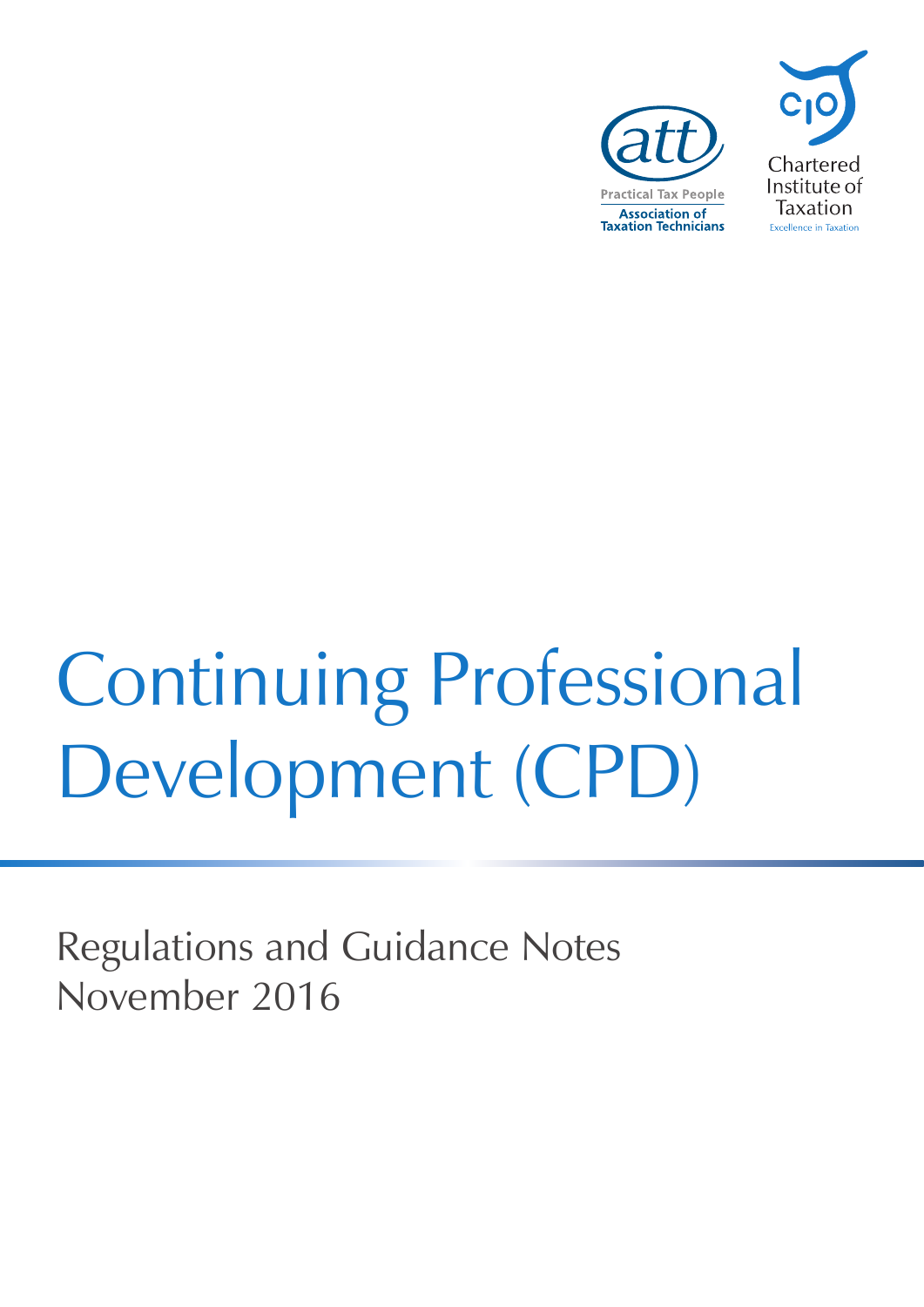### **CONTENTS**

| <b>CPD REGULATIONS</b><br>$\sim$ 5 |  |
|------------------------------------|--|
|                                    |  |
|                                    |  |
|                                    |  |
|                                    |  |
|                                    |  |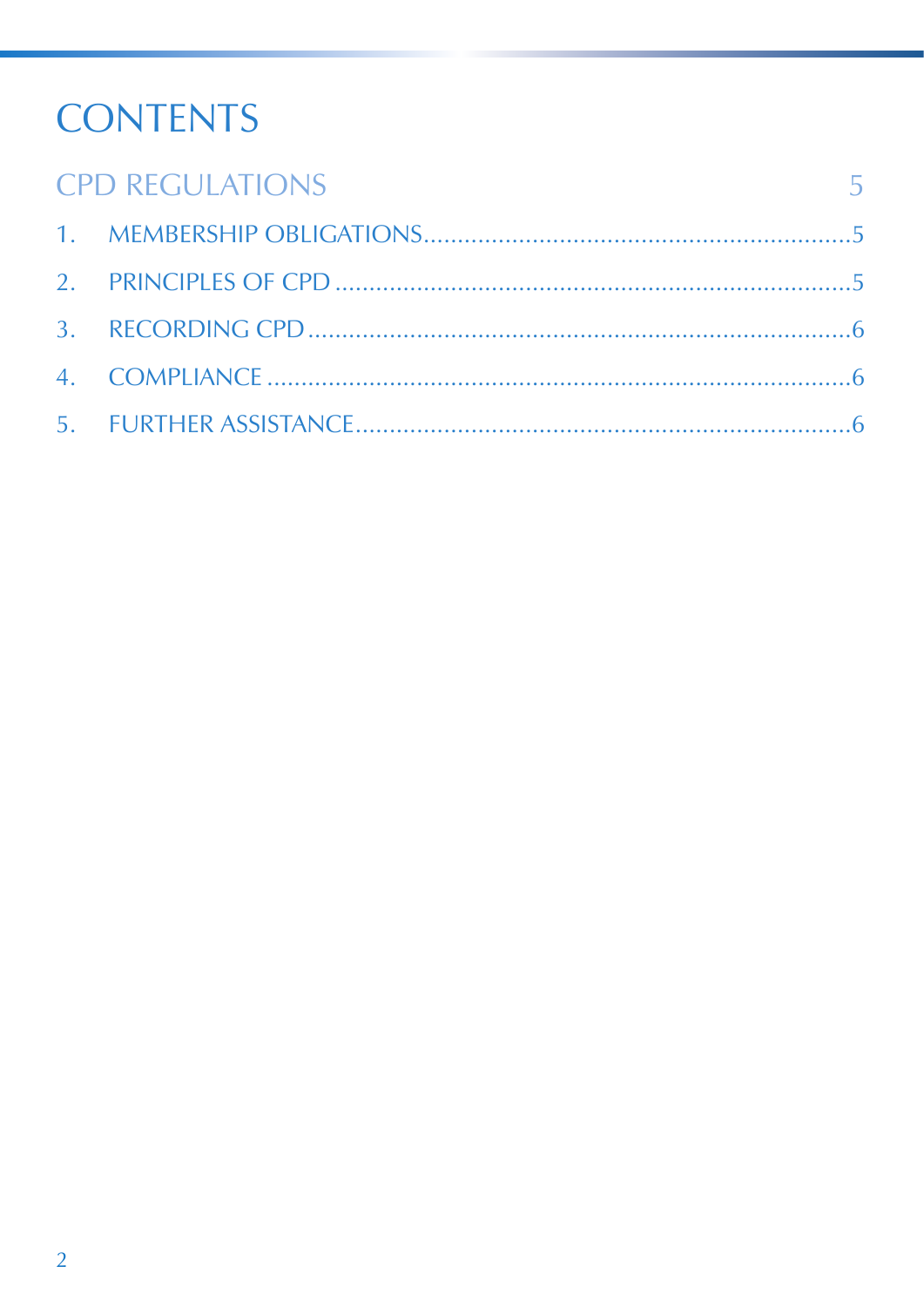|     |                                                                                           | <b>GUIDANCE NOTES</b>                                                                                                                                                  |  |  |  |
|-----|-------------------------------------------------------------------------------------------|------------------------------------------------------------------------------------------------------------------------------------------------------------------------|--|--|--|
|     |                                                                                           |                                                                                                                                                                        |  |  |  |
| 2.  |                                                                                           |                                                                                                                                                                        |  |  |  |
| 3.  | WHAT IS CPD AND WHY IS IT IMPORTANT?                                                      |                                                                                                                                                                        |  |  |  |
| 4.  |                                                                                           |                                                                                                                                                                        |  |  |  |
| 5.  |                                                                                           |                                                                                                                                                                        |  |  |  |
| 6.  | WHY ARE MEMBERS WORKING IN TAXATION REQUIRED TO                                           |                                                                                                                                                                        |  |  |  |
| 7.  | WHY ARE MEMBERS NOT WORKING IN TAXATION<br>REQUIRED TO UNDERTAKE CPD? (REGULATION 1.2.2)9 |                                                                                                                                                                        |  |  |  |
| 8.  | WHAT IS MEANT BY THE PHRASE "USE THE DESIGNATION"?                                        |                                                                                                                                                                        |  |  |  |
| 9.  | WHAT ARE THE ANNUAL CPD REQUIREMENTS?                                                     |                                                                                                                                                                        |  |  |  |
|     | 9.1                                                                                       |                                                                                                                                                                        |  |  |  |
|     | 9.2                                                                                       |                                                                                                                                                                        |  |  |  |
|     | 9.3                                                                                       |                                                                                                                                                                        |  |  |  |
| 10. |                                                                                           |                                                                                                                                                                        |  |  |  |
| 11. |                                                                                           |                                                                                                                                                                        |  |  |  |
|     | 11.1                                                                                      | I have prepared a plan of the CPD I think will meet my requirement for the year<br>but how do I know if the CIOT/ATT will agree that this meets my CPD requirements?11 |  |  |  |
|     | 11.2                                                                                      | I would like to undertake CPD but I am not sure that my employer will give me the time off,                                                                            |  |  |  |
|     | 11.3                                                                                      |                                                                                                                                                                        |  |  |  |
|     | 11.4                                                                                      |                                                                                                                                                                        |  |  |  |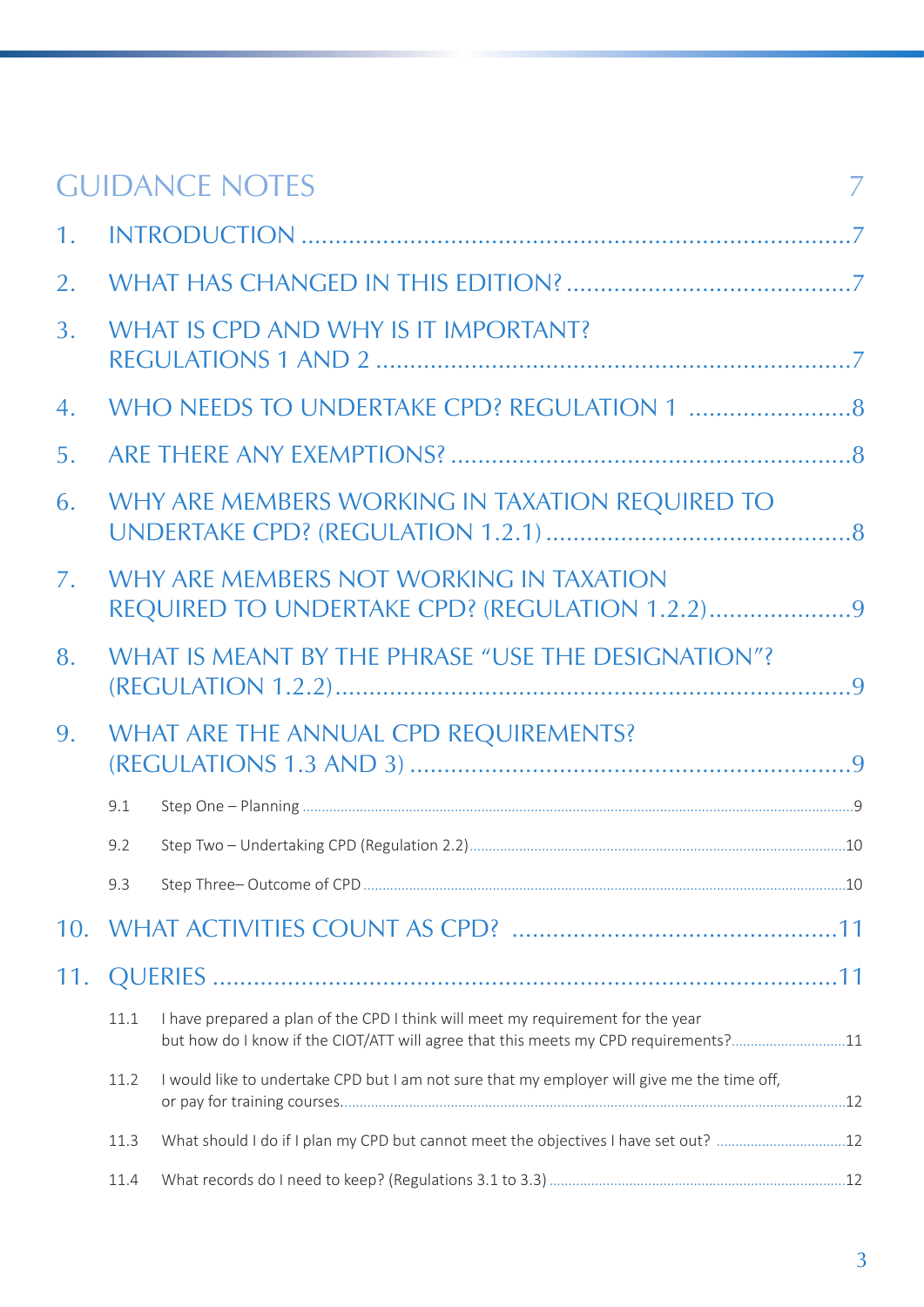| 11.5  |                                                                                                                                                                                                  |  |
|-------|--------------------------------------------------------------------------------------------------------------------------------------------------------------------------------------------------|--|
| 11.6  | I am a member of another professional body and I comply with their CPD requirements.                                                                                                             |  |
| 11.7  |                                                                                                                                                                                                  |  |
| 11.8  | I am a retired tax adviser but I do some unpaid voluntary work for one or two local charities<br>- mainly bookkeeping and gift aid recoveries. Do I have to comply with the CPD requirements? 13 |  |
| 11.9  | I am a retired tax adviser and assist family and friends only with their tax returns.                                                                                                            |  |
| 11.10 | I do no taxation work but want to continue to use my designatory letters after my name.                                                                                                          |  |
|       | 11.11 I am a retired tax adviser and do no work at all, do I have to comply with the CPD requirements? 14                                                                                        |  |
|       |                                                                                                                                                                                                  |  |
| 11.13 | How do I self-certify my compliance with the requirements of the Regulations each year?                                                                                                          |  |
| 11.14 | If members have any queries they should contact membership@ciot.org.uk or                                                                                                                        |  |
|       | 12. CASE STUDIES – COMMENTS ON CPD FOR THOSE IN PARTICULAR                                                                                                                                       |  |
| 12.1  | Principal of a tax practice/professional firm, an employee of a tax practice/professional firm14                                                                                                 |  |
| 12.2  |                                                                                                                                                                                                  |  |
| 12.3  |                                                                                                                                                                                                  |  |
| 12.4  |                                                                                                                                                                                                  |  |
| 12.5  |                                                                                                                                                                                                  |  |
| 12.6  |                                                                                                                                                                                                  |  |
|       | 12.6.1 A member working in a role which involves no tax in any respect but continues to                                                                                                          |  |
|       |                                                                                                                                                                                                  |  |
|       | 12.6.3 Members of other professional bodies, including those in the financial services or                                                                                                        |  |
|       |                                                                                                                                                                                                  |  |
|       |                                                                                                                                                                                                  |  |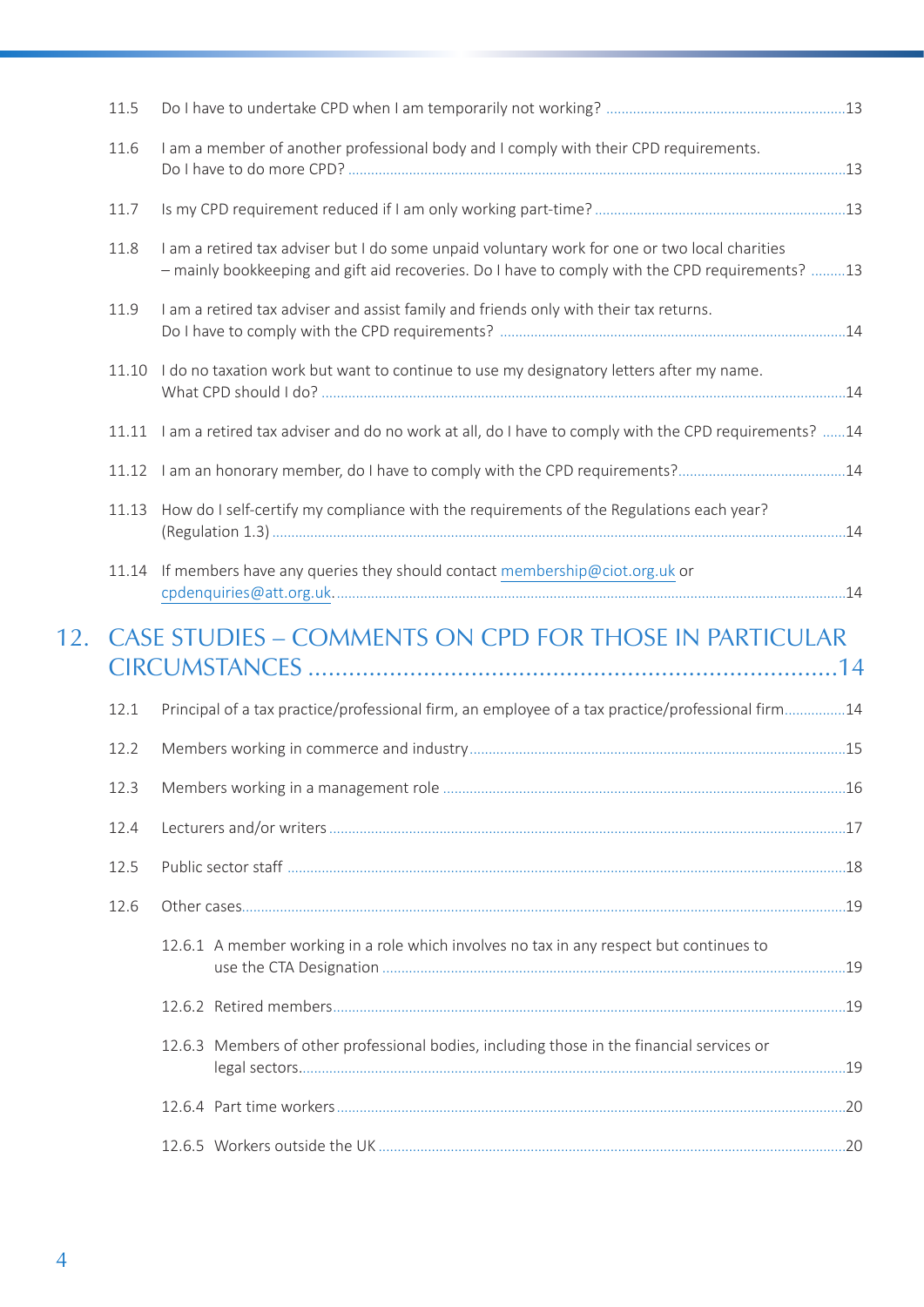## <span id="page-4-0"></span>CPD Regulations

In these CPD Regulations ("Regulations") words importing the masculine gender include the feminine gender, words in the singular include the plural and words in the plural include the singular. Headings do not affect the interpretation of these Regulations.

These Regulations come into force on 1 January 2017. From this date the Regulations dated January 2011 are no longer in force.

### 1. MEMBERSHIP OBLIGATIONS

- 1.1 These Regulations form a part of [Professional Rules and Practice Guidelines](http://www.tax.org.uk/sites/default/files/PRPG%20-%20March%202011.pdf) (PRPG)**<sup>1</sup>**
- 1.2 Compliance with the Regulations is compulsory for all members of the Chartered Institute of Taxation (CIOT) and the Association of Taxation Technicians (ATT) and Advanced Diploma in International Taxation (ADIT) affiliates who:
	- 1.2.1 provide tax compliance services, advice, consultancy or guidance in tax including, without limitation, those in private practice, the public sector, commerce, industry or not for profit sector;
	- 1.2.2 do not fall in paragraph 1 above but who use the designation, CTA, CTA (Fellow), ATII, FTII, Chartered Tax Adviser, ATT, Taxation Technician, ATT (Fellow), Taxation Technician (Fellow), ADIT affiliate or International Tax Affiliate of the Chartered Institute of Taxation.
- 1.3 Members will be required to self-certify annually that they have complied with the Regulations.
- 1.4 Breach of these Regulations may constitute grounds for disciplinary action.

### 2. PRINCIPLES OF CPD

- 2.1 CPD is the requirement to maintain and develop skills and competencies necessary to carry out professional and technical duties competently throughout the member's working life.
- 2.2 Members are required to perform such CPD as is appropriate to their duties, subject to any exemptions set out in the guidance.

 <sup>1</sup> www.tax.org.uk/professional-standards/professional-rules/professional-rules-and-practice-guidelines and www.att.org.uk/professional-standards/professional-rules/professional-rules-practice-regulations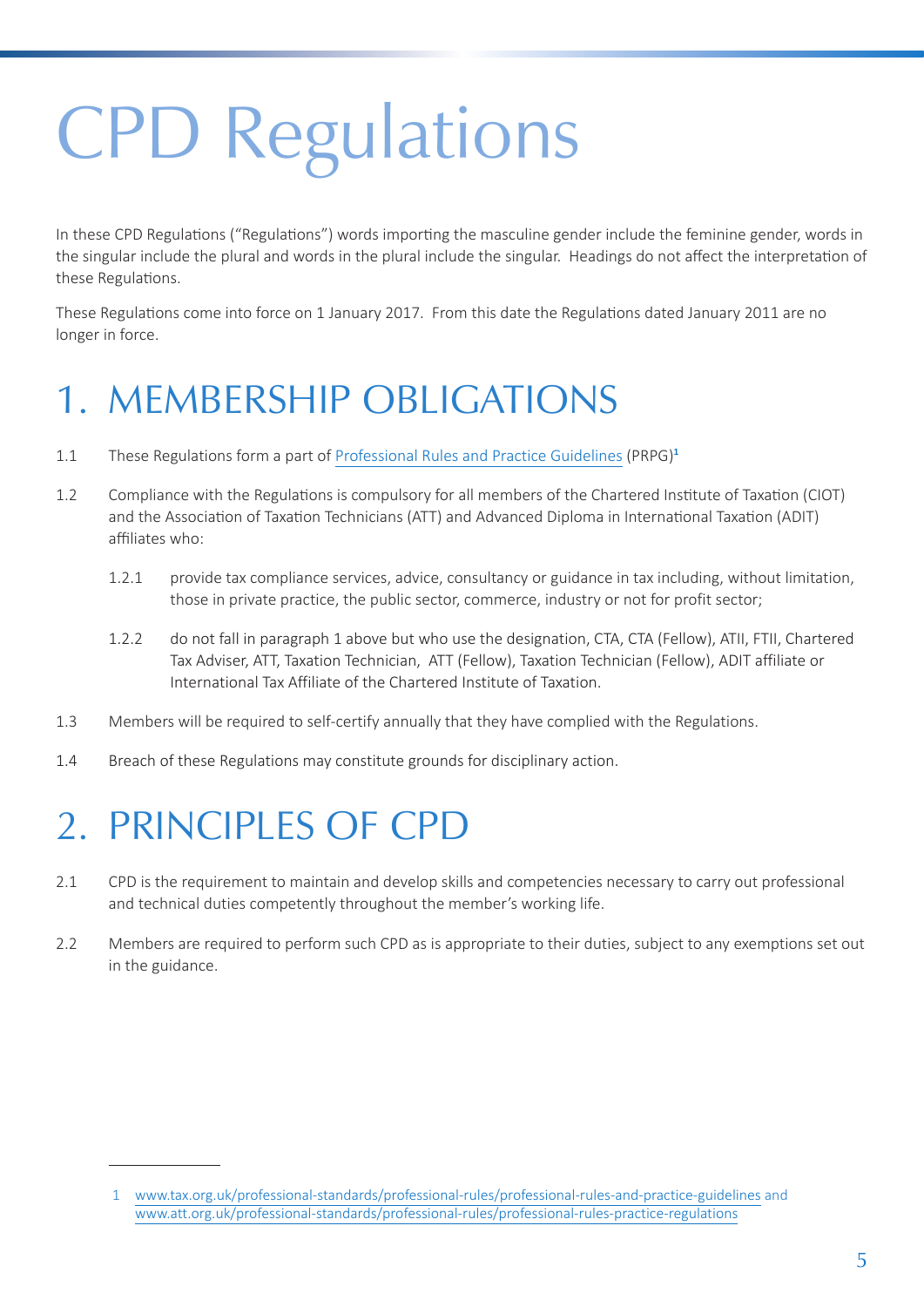- <span id="page-5-0"></span>2.3 When planning CPD, members need to consider their requirements to comply with the following fundamental principles as set out in [PRPG](http://www.tax.org.uk/sites/default/files/PRPG%20-%20March%202011.pdf)**<sup>2</sup>** :
	- Integrity
	- Objectivity
	- Professional competence and due care
	- Confidentiality
	- Professional behaviour
- 2.4 Ongoing adherence to these principles and the requirement to undertake CPD seeks to ensure:
	- Protection of the public
	- Protection of the reputation of the CIOT and ATT (and the tax profession generally)
	- Protection of the member's professional standing

### 3. RECORDING CPD

- 3.1 The CPD year runs from 1 January to 31 December.
- 3.2 Members are required to keep a record of all CPD undertaken.
- 3.3 There is no prescribed form for keeping the annual individual CPD plan and records. Members should be capable of demonstrating from their records that they understand and comply with the Regulations.
- 3.4 CPD records must be kept for the current year plus a minimum of three previous complete calendar years.

### 4. COMPLIANCE

- 4.1 The CIOT and ATT consider failure to meet CPD obligations is a breach of membership obligations and could result in referral to the Taxation Disciplinary Board (TDB).
- 4.2 The CIOT and ATT will make random checks requesting some members to send in their CPD records. These checks may request records covering all three previous years.
- 4.3 Members who are subject to disciplinary proceedings must retain their CPD records for the duration of the proceedings. Any investigation into a complaint against a member may include checking the member's CPD records.

### 5. FURTHER ASSISTANCE

5.1 For further assistance please refer to the guidance notes and case studies which are available at www.tax.org.uk and www.att.org.uk. If you have queries please email membership@ciot.org.uk or cpdenquiries@att.org.uk.

 <sup>2</sup> www.tax.org.uk/professional-standards/professional-rules/professional-rules-and-practice-guidelines and www.att.org.uk/professional-standards/professional-rules/professional-rules-practice-regulations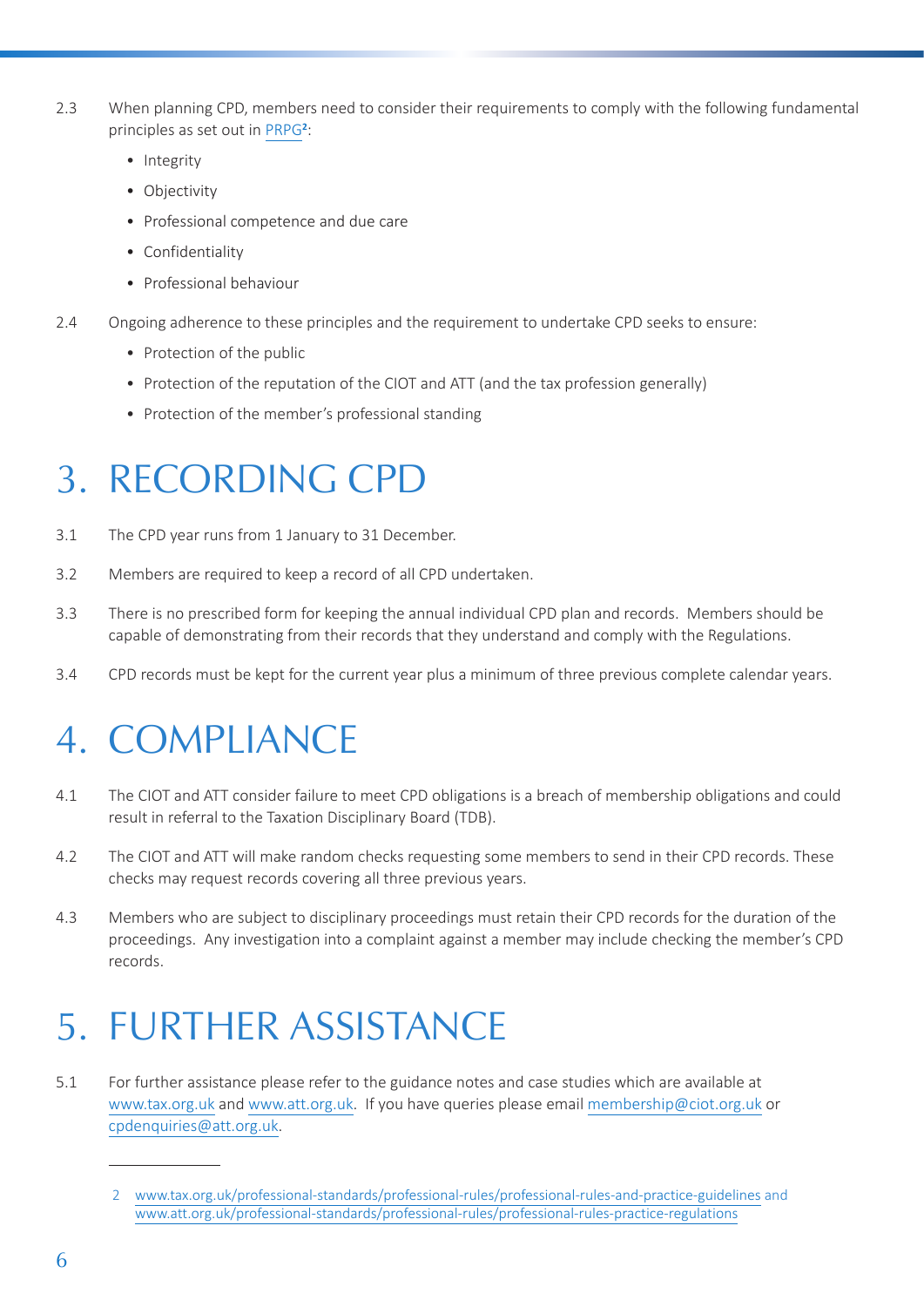## <span id="page-6-0"></span>Guidance Notes

### 1. INTRODUCTION

1.1 CPD was first introduced in 1991 and became compulsory in 1996 for all members engaged in the practice of UK taxation. The last revision of the above Regulations was effective from 1 January 2011. The attached Regulations apply from 1 January 2017 but members may voluntarily adopt them from 1 January 2016.

### 2. WHAT HAS CHANGED IN THIS EDITION?

- 2.1 There are two key changes.
	- Recognising the variety of roles our members have, the Regulations now apply to all members either working in tax, or holding themselves out as members whether working in the UK or overseas.
	- The focus for CPD is increasingly on the learning outcome achieved rather than on the number of hours spent. The CIOT and ATT has adopted this approach in line with many other leading professional bodies

### 3. WHAT IS CPD AND WHY IS IT IMPORTANT? REGULATIONS 1 AND 2

- 3.1 CPD is the requirement to maintain and develop the skills and competencies necessary to carry out professional and technical duties competently throughout the member's working life.
- 3.2 The mandatory CPD scheme applying to members of the CIOT, ATT and ADIT affiliates should ensure that members maintain and build on the technical knowledge obtained through their CTA, ATT and ADIT studies and develop the additional skills and technical knowledge required on a variety of subjects as their career progresses. It is recognised that members often progress in a diversity of careers and their CPD needs may evolve in line with their career direction.
- 3.3 Maintenance of relevant competence and adherence to professional standards is necessary to uphold the highest standards of practice and to enhance public confidence in the integrity and quality of professional services offered by those who use the designation CTA, CTA (Fellow), ATII, FTII, Chartered Tax Adviser, ATT, Taxation Technician, ATT (Fellow), Taxation Technician (Fellow), ADIT affiliate or International Tax Affiliate of the Chartered Institute of Taxation.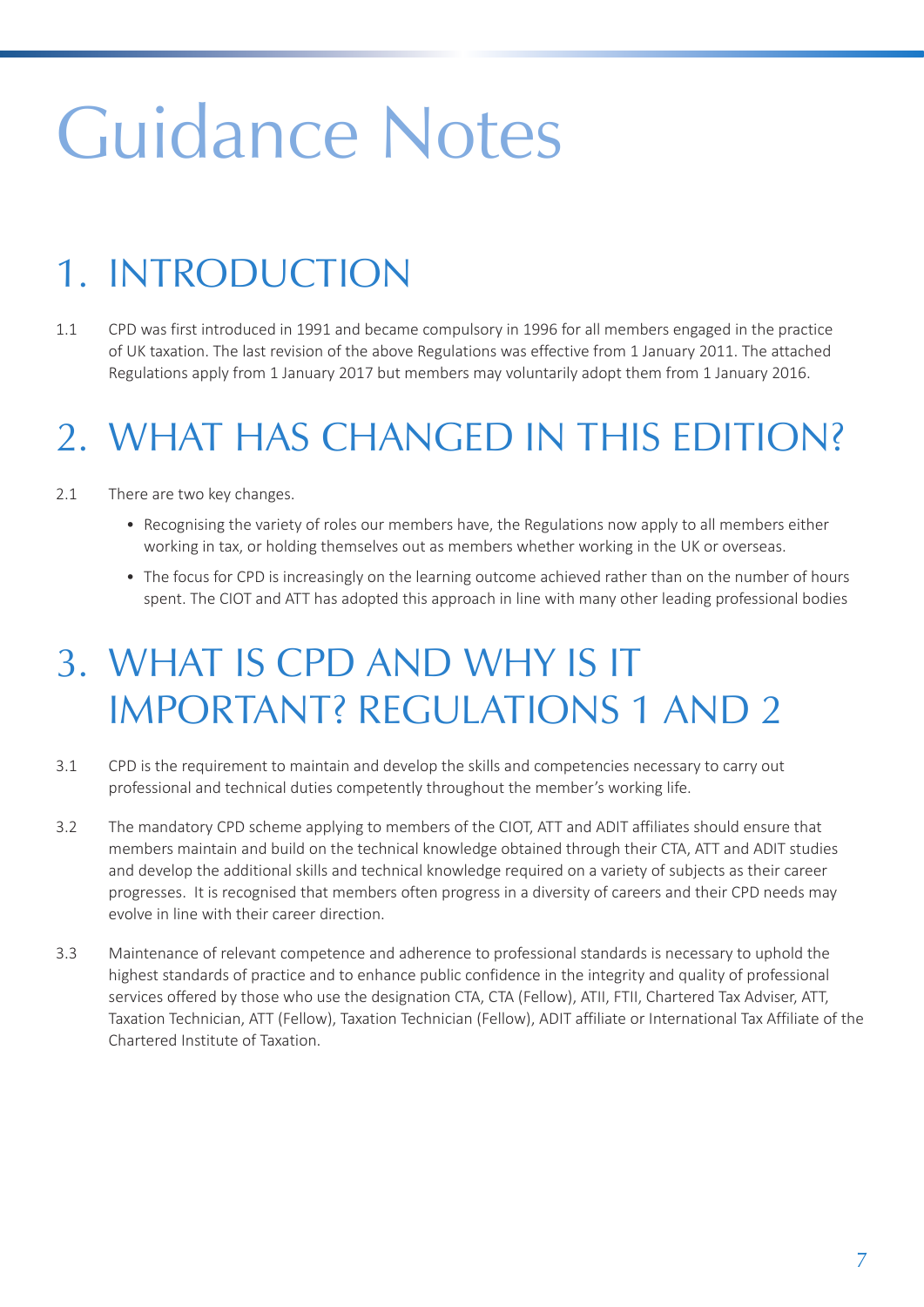### <span id="page-7-0"></span>4. WHO NEEDS TO UNDERTAKE CPD? REGULATION 1

- 4.1 The obligation to undertake CPD applies to two broad groups:
	- CIOT or ATT members or ADIT affiliates who provide tax compliance services, advice, consultancy or guidance in tax wherever they work (Regulation 1.2.1).
	- All other members who do not provide tax compliance services, advice, consultancy or guidance in tax but who use the designation CTA, CTA (Fellow), ATII, FTII, Chartered Tax Adviser, ATT, Taxation Technician, ATT (Fellow), Taxation Technician (Fellow), ADIT affiliate or International Tax Affiliate of the Chartered Institute of Taxation (Regulation 1.2.2)

### 5. ARE THERE ANY EXEMPTIONS?

5.1 Fully retired members and honorary members not also falling within regulation 1.2.1 are exempt from performing CPD. Any members falling only within regulation 1.2.2 are required to consider their need to perform CPD as relevant to their role.

### 6. WHY ARE MEMBERS WORKING IN TAXATION REQUIRED TO UNDERTAKE CPD? (REGULATION 1.2.1)

- 6.1 In the ever changing world of tax, substantial new legislation is introduced on a regular basis. It is essential that members who provide tax compliance services, advice, consultancy or guidance in tax keep up to date and develop their technical knowledge and skills in order to meet the obligations necessary to enable them to provide appropriate service to their clients.
- 6.2 The Regulations apply to members in practice as well as employees and includes those in private practice, the public sector, commerce, industry or the not for profit sector.
- 6.3 Note that tax compliance services, advice, consultancy or guidance in tax includes complementary accounting and non- reserved legal services provided as a Chartered Tax Adviser, or as a Taxation Technician or an ADIT affiliate with the intention that another person, body or organisation should rely on such services.
- 6.4 For the avoidance of doubt taxation includes direct taxes, indirect taxes, levies, national insurance and any welfare or other benefits administered by HM Revenue and Customs, devolved tax authorities and overseas equivalents.
- 6.5 References to a member in practice means a member who provides taxation services on a full-time or parttime basis as a sole practitioner, a member of a partnership, a member of a limited liability partnership, a proprietor of an unincorporated body, or a director of, or an employee of, a company providing taxation services in which he or she has a financial interest which represents 5% or more of the equity capital.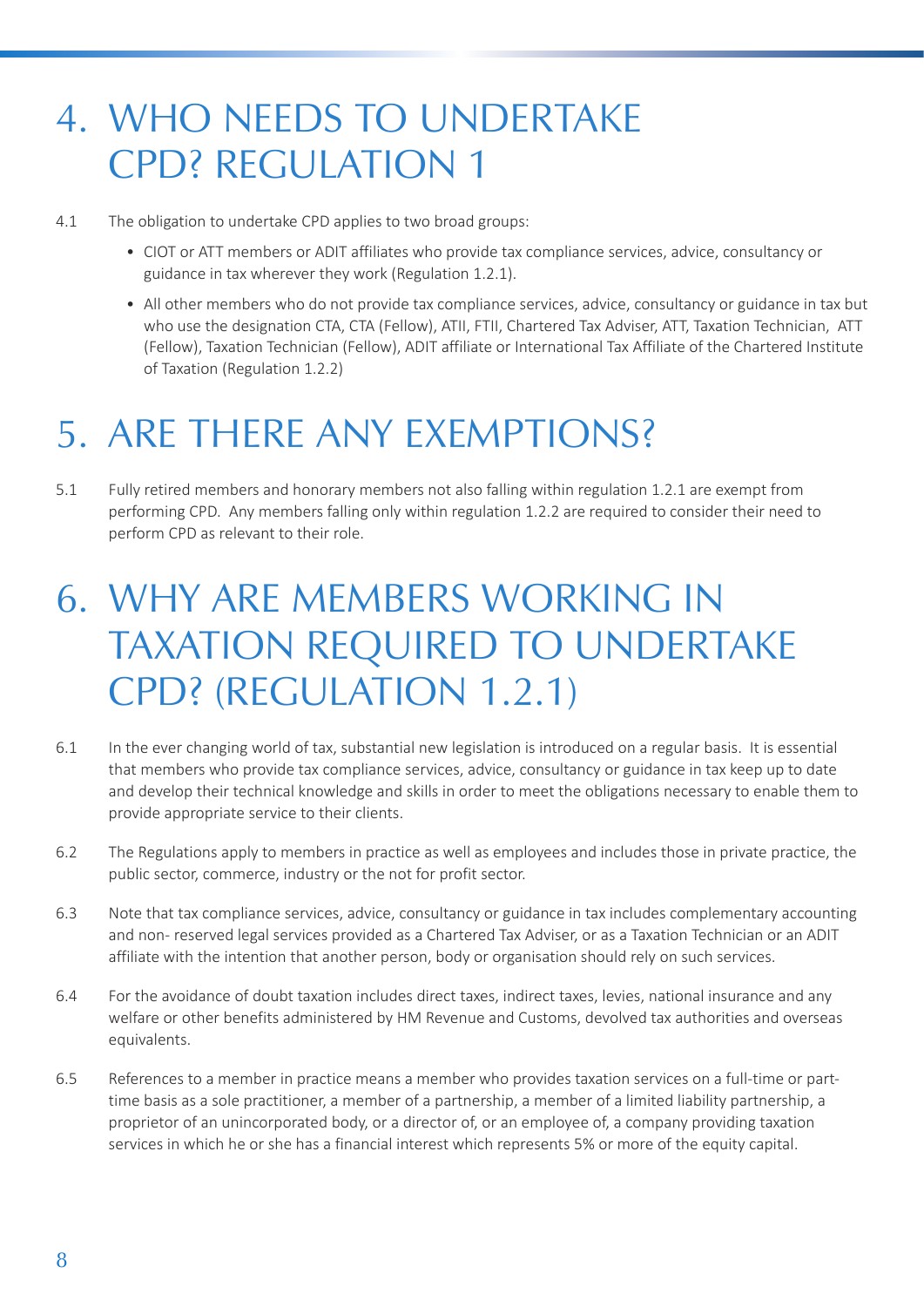### <span id="page-8-0"></span>7. WHY ARE MEMBERS NOT WORKING IN TAXATION REQUIRED TO UNDERTAKE CPD? (REGULATION 1.2.2)

7.1 Members should note that the previous Regulations only required members working in taxation to undertake CPD. Whilst it is recognised that many members move away from traditional tax roles the designatory letters are viewed by the public as indicating a high standard of professional and ethical behaviour through membership of the associated professional bodies. It is therefore important that members holding themselves out as belonging to the CIOT, ATT or ADIT affiliates maintain their CPD in order to uphold the professional standards of these bodies and maintain public trust in those using the designations. In these cases the CPD expected would be the CPD relevant to the member's role.

### 8. WHAT IS MEANT BY THE PHRASE "USE THE DESIGNATION"? (REGULATION 1.2.2)

8.1 "Use of the designation" means the use of any of the following after the name of the individual:

CTA, CTA (Fellow), ATII, FTII, Chartered Tax Adviser, ATT, Taxation Technician, ATT (Fellow), Taxation Technician (Fellow), ADIT affiliate or International Tax Affiliate of the Chartered Institute of Taxation.

- 8.2 This includes but is not limited to use of the above letters and terms on business stationery, websites, emails and social media.
- 8.3 Please note that honorary members who use the designatory letters are not required to undertake CPD unless they fall within the definition in regulation 1.2.1.

### 9. WHAT ARE THE ANNUAL CPD REQUIREMENTS? (REGULATIONS 1.3 AND 3)

9.1 CPD requirements must be met over a CPD year. The CPD year commences on 1 January and ends on 31 December each year. The requirements during a year are as set out in steps one to three below.

#### **9.2 Step One – Planning**

- 9.2.1 Members must carry out their professional work with proper regard for the technical and professional standards expected and, based on this, members should consider their CPD objectives each year and consider CPD opportunities available to them.
- 9.2.2 In determining what is appropriate CPD, members should plan based on existing knowledge, skills and competencies that need to be maintained to carry out duties competently on an ongoing basis. In addition they should consider areas identified for development as a result of, for example, changing legislation, career changes and aspirations or employer and client feedback.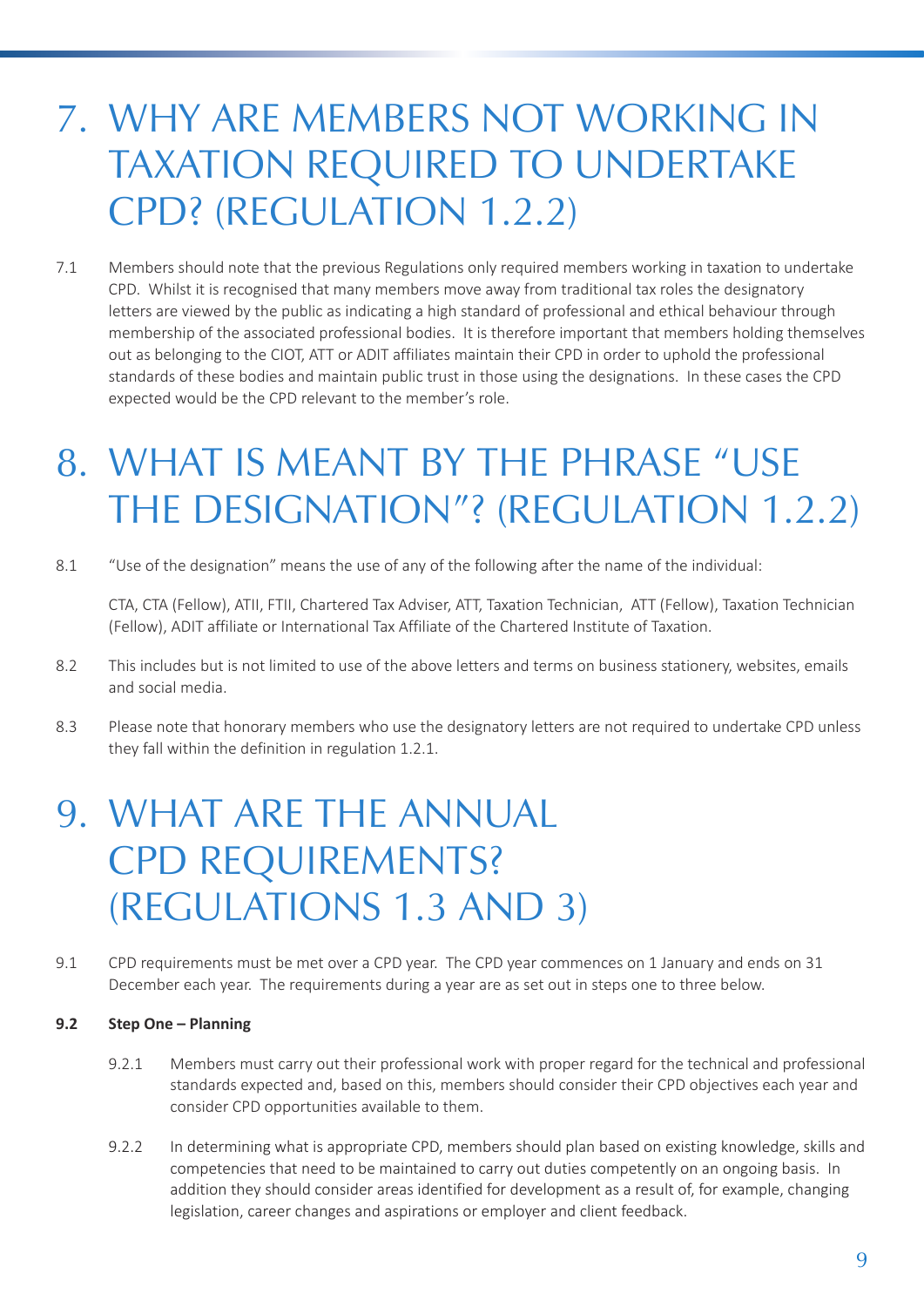#### <span id="page-9-0"></span>**9.3 Step Two – Undertaking CPD (Regulation 2.2)**

- 9.3.1 CIOT, ATT members and ADIT affiliates will meet requirements by;
	- Undertaking appropriate CPD activities as set out under step one in their annual CPD plan; or
	- Performing such CPD as is appropriate to their duties. Members need to be able to substantiate why they consider the CPD undertaken meets the requirements.
- 9.3.2 CPD covers a broad range of activities. Members should include an element of [professional standards material](https://www.tax.org.uk/professional-standards)<sup>3</sup> in their annual CPD.
- 9.3.3 The trend amongst professional bodies is to move away from the hours based approach to CPD compliance and to require members to plan their CPD requirements and effectiveness based on the individual member's circumstances. If members move away from the hours based approach they should be aware that this does not change the requirement to undertake CPD. The CPD hours based approach (in 2016 CIOT 90 hours, ATT 45 hours) which has been used historically will satisfy the requirements under the new Regulations provided it is relevant to the work undertaken by the member (it is recognised that members generally exceed the current hours requirements).

#### **9.4 Step Three– Outcome of CPD**

9.4.1 Having recorded the CPD undertaken during the year members should consider the outcome and effectiveness of the CPD undertaken. This may lead to the preparation of the individual CPD plan for the next year.

 <sup>3</sup> www.tax.org.uk/professional-standards and www.att.org.uk/professional-standards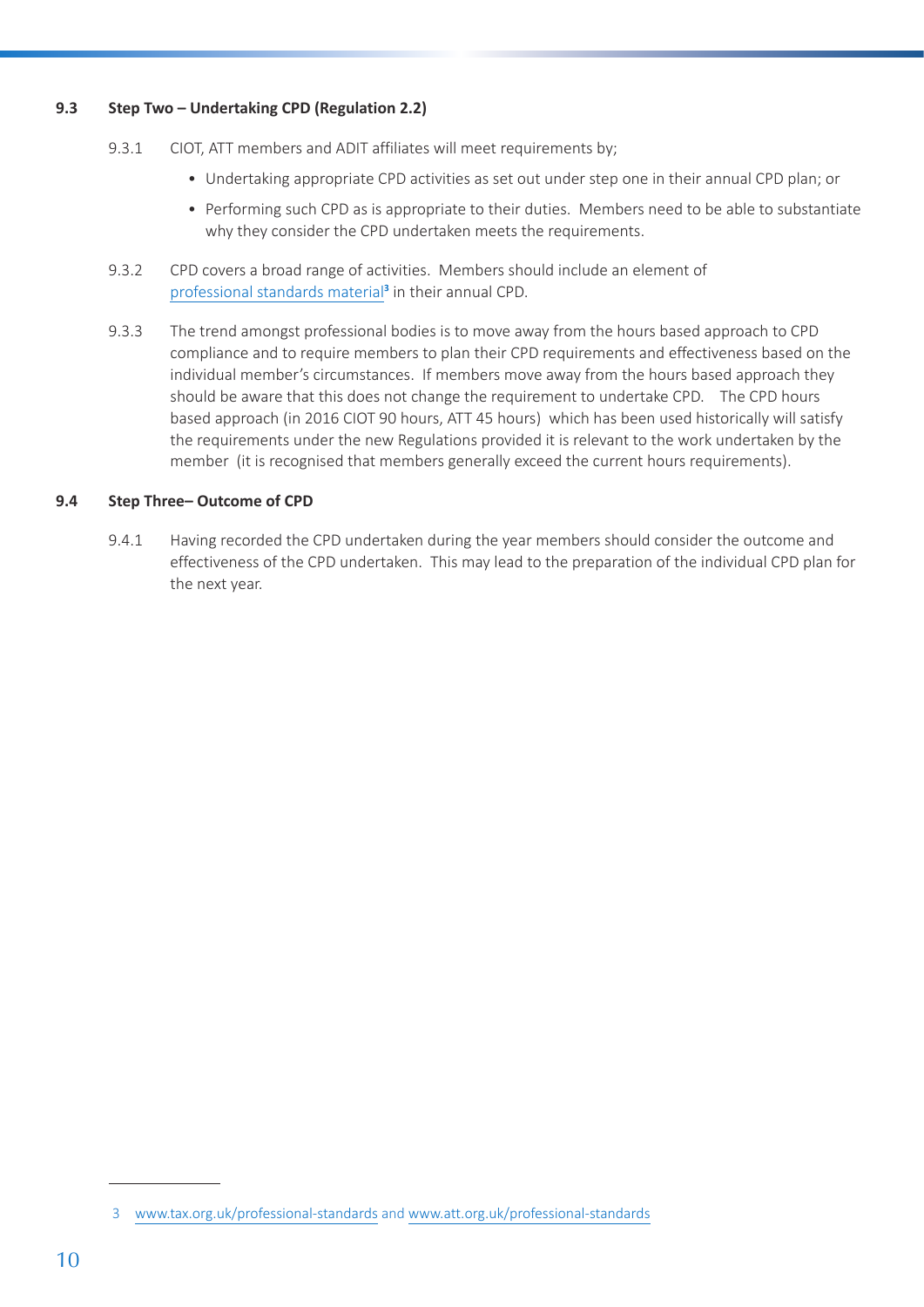### <span id="page-10-0"></span>10.WHAT ACTIVITIES COUNT AS CPD?

- 10.1 Any CPD undertaken needs to be relevant to your role. Some examples include:
	- Attendance at branch talks, conferences, seminars, workshops, discussions at committee meetings and similar events organised by CIOT or ATT and its branches and similar training organised by other professional bodies, professional firms and companies
	- Learning media including podcasts and computer based training packages.
	- Learning at work, such as firms' training meetings, coaching and mentoring.
	- Technical discussions on client matters, new legislation and case law.
	- Studying for a relevant further qualification.
	- Developing and presenting relevant training material.
	- Writing books, articles and reviews.
	- Reading technical journals such as Tax Adviser.
	- Researching the answer to a technical query
	- Reading material relevant to your role such as anti-money laundering or data protection guidance.
	- Reading professional standards material e.g. [Professional Rules and Practice Guidelines](http://www.tax.org.uk/professional-standards/professional-rules/professional-rules-and-practice-guidelines) and [Professional Conduct in relation to Taxation](http://www.tax.org.uk/professional-standards/professional-rules/professional-conduct-relation-taxation).
	- Non tax technical subjects such as practice management, "soft skills" and IT skills as relevant to your role.

### 11.QUERIES

Members are likely to have a number of queries in relation to meeting their CPD requirements and a number of questions and the answers are set out below.

#### **11.1 I have prepared a plan of the CPD I think will meet my requirement for the year but how do I know if the CIOT/ATT will agree that this meets my CPD requirements?**

- 11.1.1 A number of case studies are attached to this guidance and give an indication of acceptable CPD undertaken. These case studies may not however reflect your needs in your role. The CIOT/ATT would expect an individual to plan and undertake CPD with due care and attention to the technical and professional standards expected of them.
- 11.1.2 Where on review of a member's CPD records it is felt that CPD requirements have not been met, the CIOT/ATT will work with you on an action plan to ensure CPD is brought back to the required standards. In the case of ongoing failure to meet CPD requirements the member may be referred for disciplinary action.
- 11.1.3 Please note that the CIOT/ATT consider that it will be very rare for members to have no requirement to undertake CPD.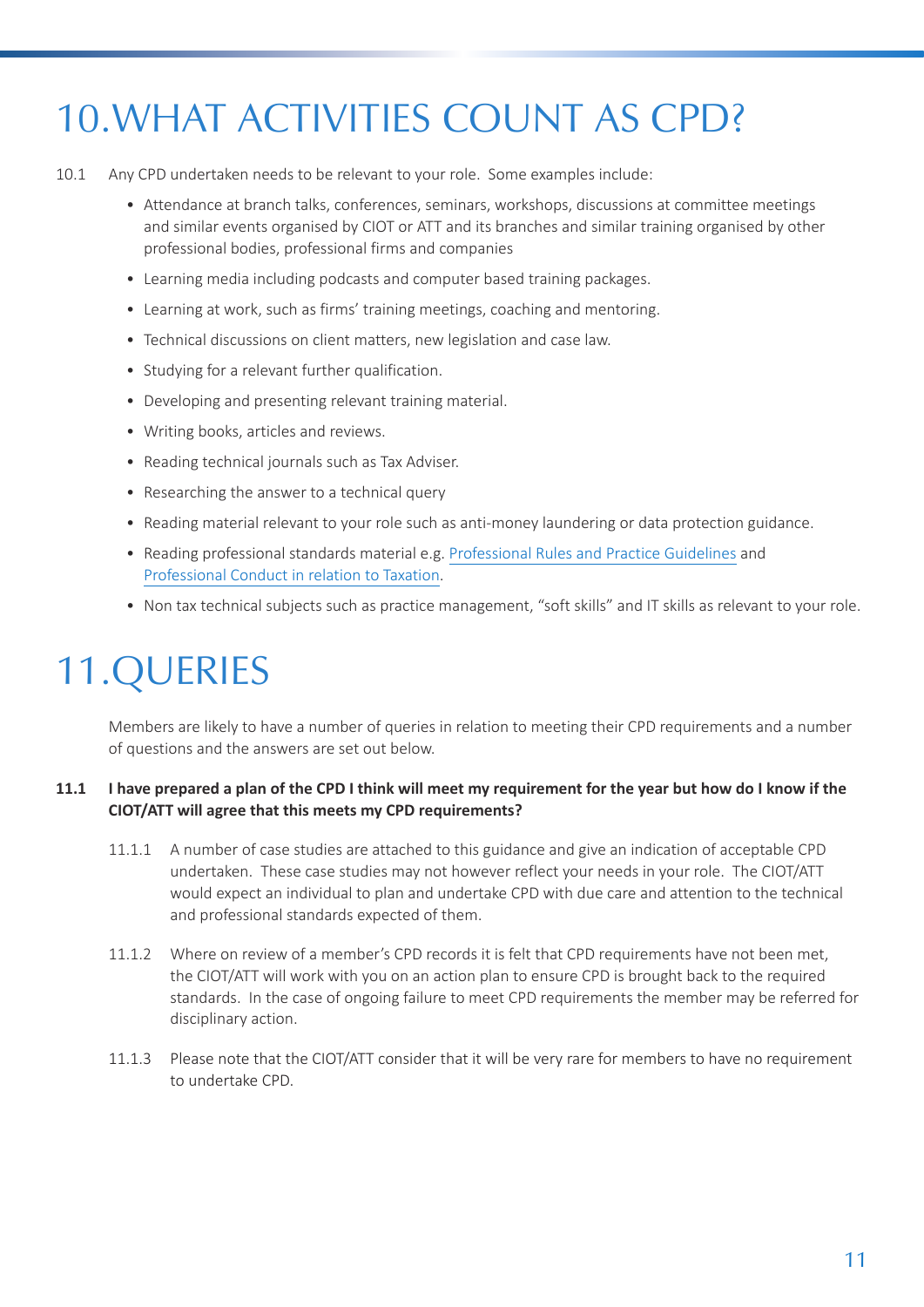#### <span id="page-11-0"></span>**11.2 I would like to undertake CPD but I am not sure that my employer will give me the time off, or pay for training courses.**

- 11.2.1 Members are required to perform such CPD as is appropriate to their duties. There will be elements of your work which will count towards CPD. For those not working in a tax related role there may be limited need to undertake CPD. However members working in taxation are reminded that frequent changes in tax legislation make keeping up to date extremely important for both the tax adviser and ultimately for the benefit of the public. There are many courses and discussion groups available that are free or have a nominal charge. Check your CIOT/ATT local branch programme and look online for suitable training. Whilst many low cost options are available, do also consider the fact that attendance at conferences and courses can be an efficient way of bringing your knowledge up to date.
- 11.2.2 Most employers recognise the benefits of a skilled and motivated workforce and are supportive of an appropriate amount of investment in staff development. We would hope that members will be able to agree an appropriate level of CPD that is acceptable to employers.

#### **11.3 What should I do if I plan my CPD but cannot meet the objectives I have set out?**

11.3.1 It is possible that on account of pressure of work or some other reason you are not able to complete the required level of CPD in one year. However it may be that the performance of your everyday work will comprise activities such as technical research that will count towards your CPD activities. Where you have not been able to undertake the required CPD one year you should aim to rebalance it the following year. For members who continue to record their CPD hours you will be considered to have met CPD requirements if you average out the requirement over three consecutive years.

#### **11.4 What records do I need to keep? (Regulations 3.1 to 3.3)**

- 11.4.1 We recommend that you download a form from the [CIOT](http://www.tax.org.uk/cpd-forms) or [ATT](https://www.att.org.uk/members/professional-standards-ethics/continuing-professional-development-cpd) websites**<sup>4</sup>** . However, if you are a member of another professional body, or work for a partnership, or company which requires you to keep CPD records then you may use those records, suitably adapted where necessary. At a minimum we would expect a record to show:
	- The date CPD was undertaken
	- Details of learning or activity (including course title and provider where relevant)

We expect members to be able to explain why the level of CPD undertaken is appropriate.

- 11.4.2 Whilst there has been a move away from the hours based requirement for CPD the form gives you the option of recording the hours spent on training and it may be a helpful to record this. It is not necessary to record a breakdown of the reading element in minutes or hours on a daily basis for each on-line or hardcopy publication, although indicating the nature of the publications read and the estimated time spent will be helpful, for example, Tax Adviser x hours per month, HMRC manuals y hours per week, or sundry on-line publications z hours per month.
- 11.4.3 Additional guidance is included below for certain categories of members. There are also a number of case studies at the end of this guidance setting out examples of good CPD records for members in different circumstances including:
	- Principal of a tax practice/professional firm, an employee of a tax practice/professional firm
	- Members working in commerce and industry
	- Members working in a management role

 <sup>4</sup> [www.tax.org.uk/cpd-forms](http://www.tax.org.uk/cpd-forms) and [www.att.org.uk/members/professional-standards-ethics/continuing-professional](https://www.att.org.uk/members/professional-standards-ethics/continuing-professional-development-cpd)development-cpd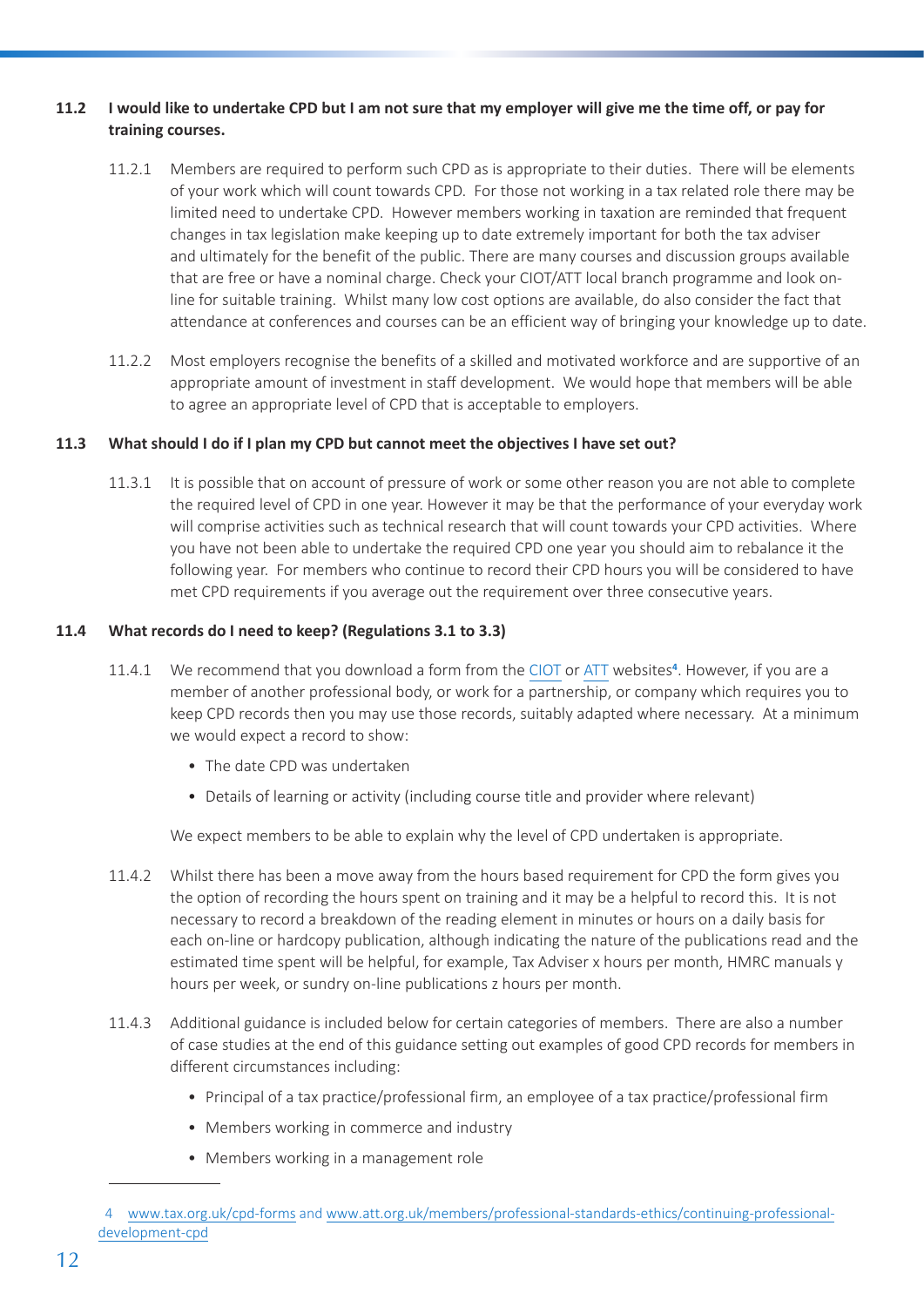- <span id="page-12-0"></span>• Lecturers and/or writers
- Public sector staff
- A member working in a role which involves no tax in any respect but continues to use the CTA Designation
- Retired members
- Members of other professional bodies, including those in the financial services or legal sectors
- Part time workers
- Workers outside the UK

#### **11.5 Do I have to undertake CPD when I am temporarily not working?**

- 11.5.1 Members may suspend CPD when they are temporarily not working. However, the CIOT and ATT encourage them to meet the CPD requirements on a voluntary basis as a means of ensuring that they keep up to date. This is particularly important where the member will be returning to a role where tax knowledge is required. Examples of temporarily not working are: maternity leave, career break or illness. Time spent off work and limited or no access to training, are factors that will affect your learning objectives and career development plans.
- 11.5.2 In order to minimise the impact we suggest that you consider whether you are going to maintain CPD throughout the period when you are temporarily not working or undertake a more intensive CPD programme on returning to work as either approach is acceptable. If you are taking up a new role you should consider whether any additional CPD will be required to enable you to carry out your duties effectively.

#### **11.6 I am a member of another professional body and I comply with their CPD requirements. Do I have to do more CPD?**

11.6.1 It is very likely that compliance with the CPD requirements of your other professional body and in house training and development programmes operated by employers will count towards and possibly fulfil CIOT and ATT requirements. However, to count towards CIOT's and ATT's requirements the CPD must be relevant to your work. Where you work in a predominantly tax related role you should ensure that any additional CPD is undertaken to ensure your tax knowledge is appropriate to the role you are undertaking. Please refer to the attached case studies which give further helpful information.

#### **11.7 Is my CPD requirement reduced if I am only working part-time?**

11.7.1 In most cases the level of knowledge and skill is the same for part-time work as it is for full-time work. You may even need to consider whether you need to do more CPD if you are in the office on a limited basis and therefore receiving less on the job training. Consider the first step in the CPD training cycle and ensure your planned CPD will ensure you meet the technical and professional standards expected in your role. If you think that your knowledge and skills base can be maintained with a reduced level of CPD and fits the requirements of your part-time work, you should plan your CPD accordingly. Please refer to the attached case studies which give further helpful information.

#### **11.8 I am a retired tax adviser but I do some unpaid voluntary work for one or two local charities - mainly bookkeeping and gift aid recoveries. Do I have to comply with the CPD requirements?**

11.8.1 You must carry out all your voluntary work with due regard to the technical and professional standards expected of members. Assess your training needs to ensure that your knowledge is up to date in all areas of your work. Please refer to the attached notes which give further helpful information.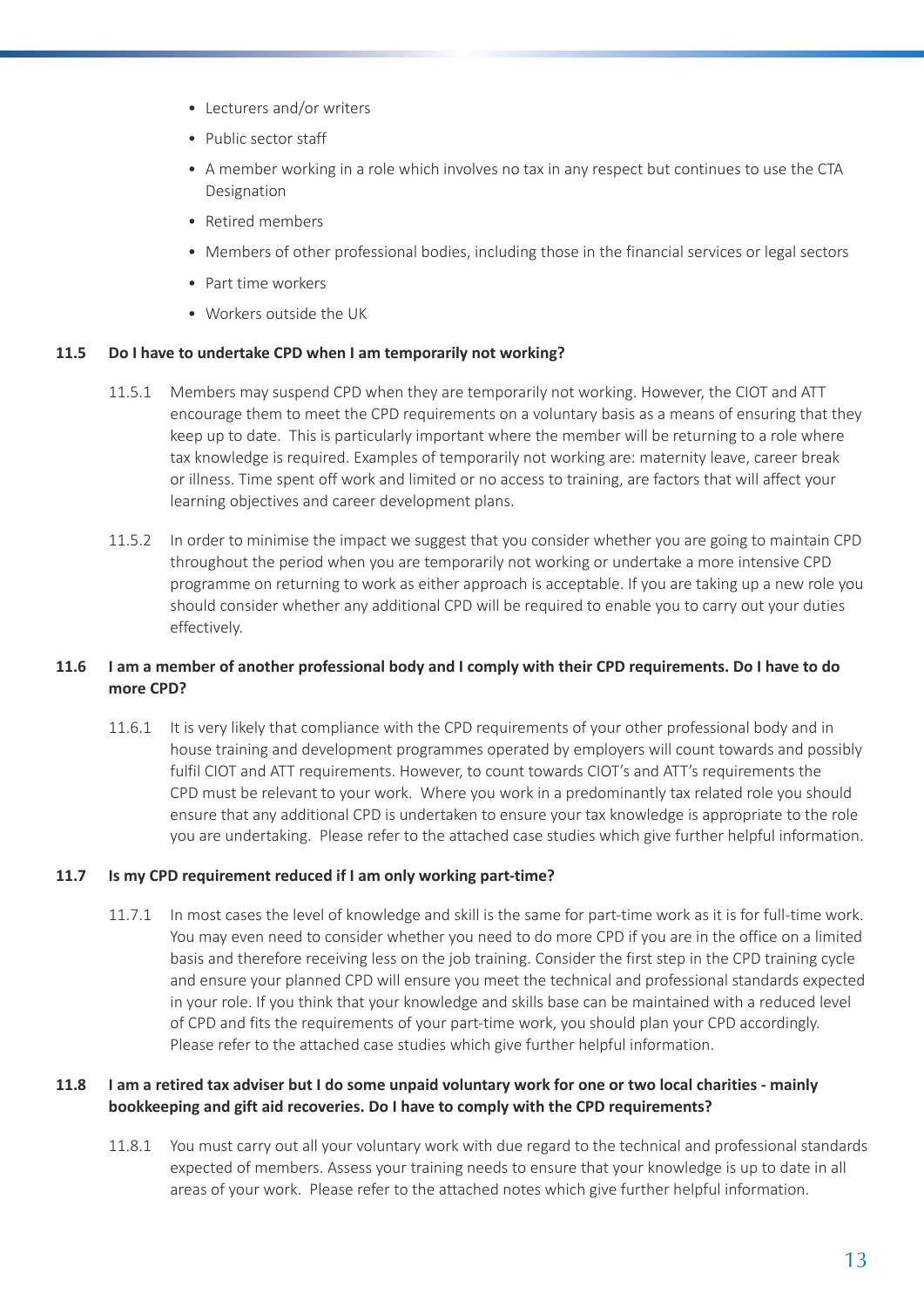#### <span id="page-13-0"></span>**11.9 I am a retired tax adviser and assist family and friends only with their tax returns. Do I have to comply with the CPD requirements?**

11.9.1 The CIOT and ATT do not consider that members solely assisting their family and friends must perform CPD provided that they are not paid for the work and do not hold themselves out to HMRC or their family and friends using the designatory titles.

#### **11.10 I do no taxation work but want to continue to use my designatory letters after my name. What CPD should I do?**

- 11.10.1 You should undertake CPD with due regard to the technical and professional standards of any work you perform. It is not practicable to provide definitive guidance given the wide range of possible circumstances in which a member might wish to use their designatory letters outside taxation work (although some case studies for some situations that have been discussed with the CIOT/ATT are given in section 12). It may be the case that, after due consideration, you conclude that no or only minimal CPD is required to meet the technical and professional standards expected in your work. While CPD that is not related to working in taxation is beyond the review scope of CIOT/ATT inspection teams, if you claim that minimal CPD is appropriate to your circumstances you may be required to explain why this is the case.
- 11.10.2 Members who are not working in tax may wish to consider maintaining their tax related CPD in the event of a return to a tax related job in the future.

#### **11.11 I am a retired tax adviser and do no work at all, do I have to comply with the CPD requirements?**

11.11.1 Fully retired members are exempt from undertaking CPD.

#### **11.12 I am an honorary member, do I have to comply with the CPD requirements?**

- 11.12.1 Honorary members are exempt from undertaking CPD unless they fall within the definition in regulation 1.2.1.
- **11.13 How do I self-certify my compliance with the requirements of the Regulations each year? (Regulation 1.3)**
	- 11.13.1 All members are required to make a declaration on-line as part of their annual return. Alternatively a paper version can be downloaded from the websites. The declaration asks you if you have completed your CPD obligations.
- **11.14 If members have any queries they should contact** membership@ciot.org.uk **or** cpdenquiries@att.org.uk**.**

### 12.CASE STUDIES – COMMENTS ON CPD FOR THOSE IN PARTICULAR CIRCUMSTANCES

#### **12.1 Principal of a tax practice/professional firm, an employee of a tax practice/professional firm**

12.1.1 This guidance is for those members of the CIOT/ATT whose primary role is that of providing tax advice or tax compliance services to clients of their practice or firm.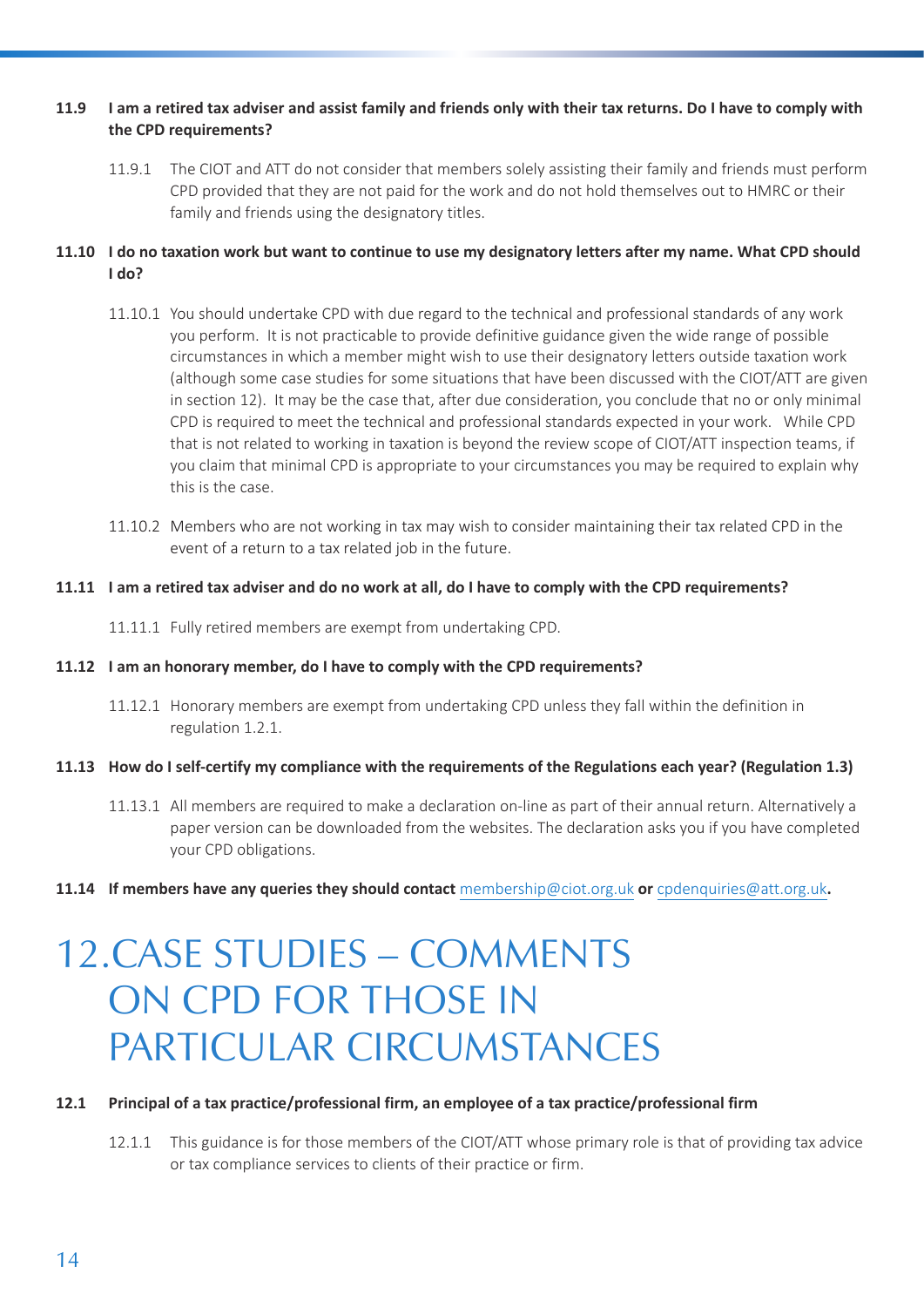- <span id="page-14-0"></span>12.1.2 Your CPD may be focussed on maintaining and developing your tax technical knowledge in the areas of taxation that are your personal specialisation (if you have such a specialisation), and a general awareness of developments in areas of taxation outside the scope of any personal specialisation. Being aware of general developments is important to the extent that it is appropriate to highlight to clients the areas of taxation you are not advising on, and/or suggest additional advice from appropriately experienced colleagues or other practitioners.
- 12.1.3 Depending on your role in your practice or firm, relevant CPD might include business topics other than tax technical topics, such as business management (e.g. finance, human resources, non-tax legal matters, quality and risk management) and building knowledge of the industries in which your clients operate, with a view to better understanding their tax requirements and business environment.
- 12.1.4 Setting a plan at the start of the year or your firm's performance measurement period should help identify any specific CPD needs associated with your career development plan. This will be a "living" document that can be updated and adapted as the year progresses and new CPD opportunities are identified.
- 12.1.5 For example, the following objectives might form part of such a plan at the start of the year for different types of individual:
	- 1) My firm will be developing a specialist team to advise on capital allowances claims. I wish to be part of that team, and need to build my knowledge of construction work and case law and practice in capital allowances.
	- 2) I wish to recruit a new tax manager to advise on inheritance tax I need to update myself on employment law around staff selection, and will undertake an online learning course
	- 3) My organisation requires me to remain up to date on anti-money laundering, financial crime and independence matters – I will undertake the firm's learning events on these topics
	- 4) I will attend CIOT branch events, and in particular, a Finance Act update to support my business as a general practitioner providing a wide range of tax advisory and compliance services, principally to small businesses.
- 12.1.6 As the year progresses, record the activities that you undertake to meet your objectives. For example in the first quarter of the year:
	- 1) 8 January Managing employees within the law online module, 1 hour
	- 2) 20 February prepared and presented internal technical meeting to discuss updates to PRPG and the impact on our practice  $-3$  hours
	- 3) 1 March reviewed Capital Allowances Act and relevant case law prior as part of performing a capital allowances review of a client's new office property – 4 hours
	- 4) 14 April Finance bill update firm's own or externally provided workshop, 4 hours
	- 5) Weekly reading technical updates from firm's technical department, Tax Adviser and other journals – 1 hour per week

#### **12.2 Members working in commerce and industry**

12.2.1 This guidance is for members of the CIOT/ATT working in commerce and industry, whose focus is maintenance of your technical knowledge relevant to the duties of your employment. The breadth of technical topics you might wish to include will depend on whether your responsibilities are broad (e.g. the head of a large department responsible for the management of all the employer's tax responsibilities) or a relatively narrow capacity (e.g. payroll tax manager). Members are encouraged to include an element of non-tax topics specific to understanding the industry in which they operate.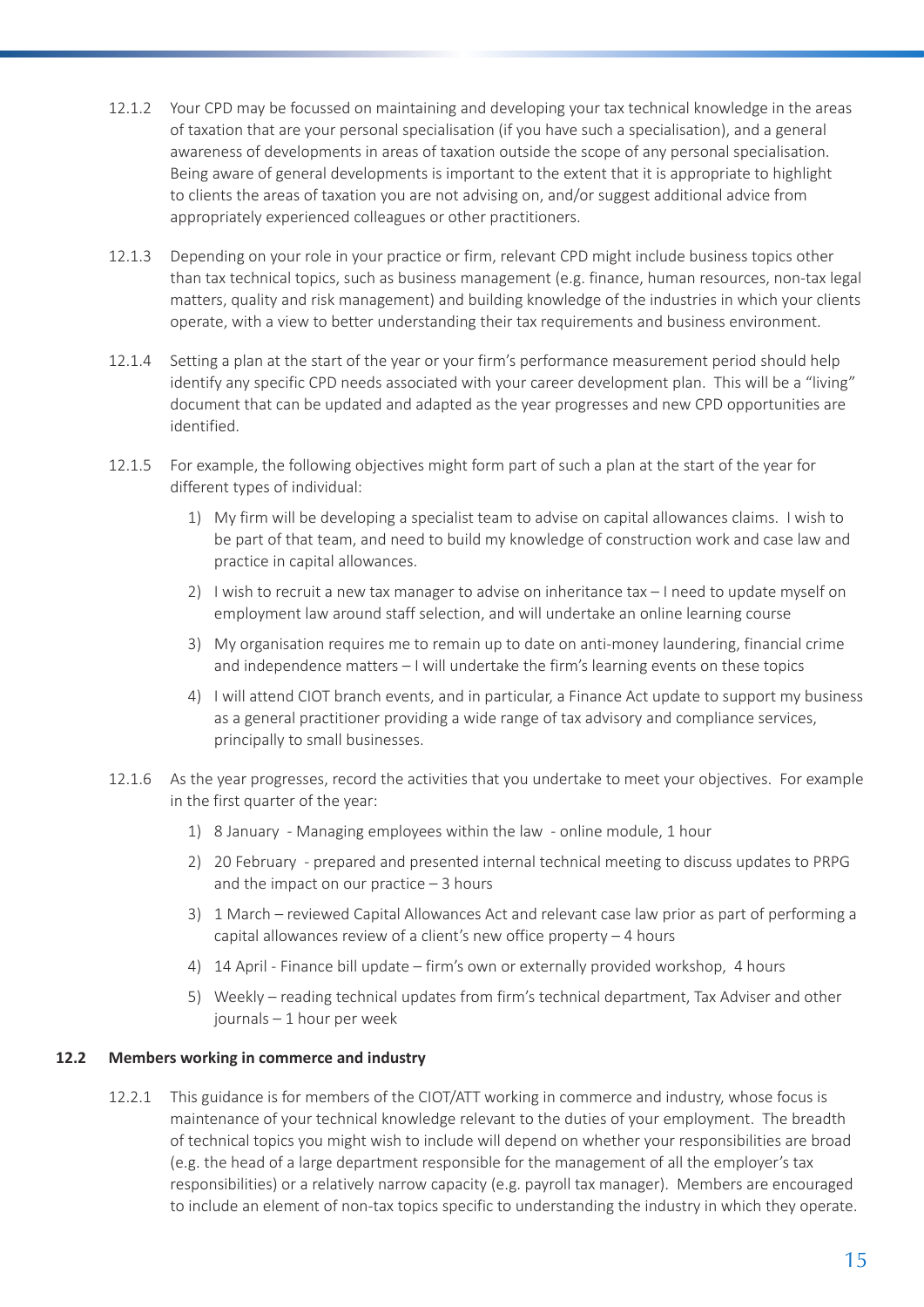- <span id="page-15-0"></span>12.2.2 You may of course wish to maintain a broad based knowledge and awareness of tax topics outside the duties of your current role, to support flexibility of personal development and mobility.
- 12.2.3 Depending on your role in industry, relevant CPD might include business topics other than tax technical topics, such as auditing and accounting updates and business management (e.g. finance, human resources, non-tax legal matters, and other industry specific topics).
- 12.2.4 Setting a plan at the start of the year or your firm's performance measurement period should help identify any specific CPD needs associated with your career development plan. This will be a "living" document that can be updated and adapted as the year progresses and new CPD opportunities are identified.
- 12.2.5 For example, the following objectives might form part of such a plan at the start of the year for different types of individual:
	- 1) My employer has acquired a new subsidiary in America. I will have responsibility for managing the relationship with our US tax advisers, and will undertake some general awareness training on US taxes to help me perform this role.
	- 2) I wish to recruit a new payroll tax manager I need to update myself on employment law around staff selection, and will undertake an online learning course
	- 3) My organisation requires me to remain up to date on anti-money laundering, financial crime data protection law – I will undertake the externally provided learning events on these topics
	- 4) I will attend CIOT branch events, and in particular, Commerce and Industry Group events, to support my knowledge of practical tax matters and to discuss them with fellow tax practitioners.
- 12.2.6 As the year progresses, record the activities that you undertake to meet your objectives. For example in the first quarter of the year:
	- 1) 8 January Managing employees within the law online module, 1 hour
	- 2) 10 February read updated PRPG and new CPD guidance 3 hours
	- 3) 16 February– attended employer's group training day for all payroll administrators 6 hours
	- 4) March Reviewed tax legislation and HMRC manuals ahead on new law relevant to year-end accounts preparation in April – 4 hours
	- 5) 14 April Finance bill update –externally provided workshop, 4 hours
	- 6) Weekly reading technical updates sent by professional advisers, and reading Tax Adviser and other journals – 1 hour per week

#### **12.3 Members working in a management role**

12.3.1 Members whose principal duties involve the management of a professional firm practising taxation, or members using their CTA, ATT or ADIT qualification in any business are required to undertake CPD. While the basic CPD requirements are those of members in practice, or in industry, as appropriate, the proportion of that CPD that relates to tax technical topics should be determined with regard to the proportion of time you spend in giving tax advice, relative to your management duties. In particular, as a professional it is still incumbent on you to ensure that you are in position to carry out your role having regard to the Professional Rules and Practice Guidelines (PRPG) of the CIOT and the ATT.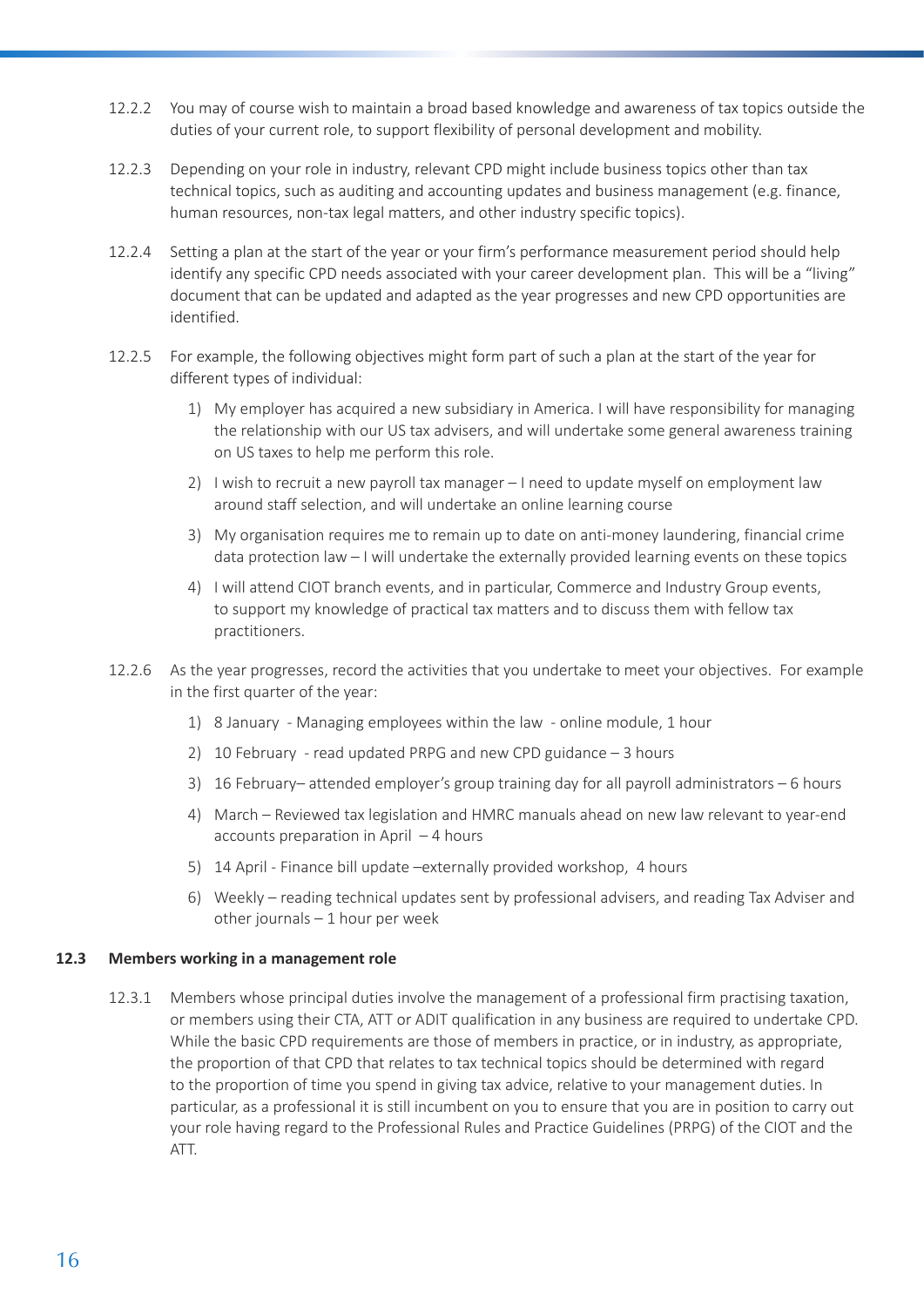- <span id="page-16-0"></span>12.3.2 It is likely that the type of CPD that is appropriate for you will be different to that required of someone in a technical role. The key to determining what is relevant or not will be to look at the requirements of your particular role, and PRPG.
- 12.3.3 At the start of each year you should consider making a draft plan setting broadly what objectives you need to achieve in order to perform your role, and remain compliant with PRPG. This will be a "living" document and the detail can be added at a later date as the year progresses and what you need to achieve becomes clearer.
- 12.3.4 For example, the following objectives might form part of your plan at the start of the year:
	- 1) My organisation will be undertaking an offshoring project during the next year I need to refresh myself on best practice on managing change, and ensure that we treat our existing employees fairly.
	- 2) I'm aware that a new version of PRPG is likely to be published during the next year and I need to familiarise myself with the changes – possible reading/online course?
	- 3) My organisation requires me to remain up to date as regards money laundering, bribery and data protection – online learning for refresher?
	- 4) Whilst my role is not tax technical, I do need an awareness of what is happening in the tax world – reading Tax Adviser and Tax Journal, and attendance at a Finance Act seminar.
- 12.3.5 As the year progresses you can add the activities that you undertake to meet your objectives. For example, the following types of activity may be relevant.
	- 1) Course attendance Managing Employees within the Law (6 hours)
	- 2) Online learning module Data Protection (1 hour)
	- 3) Course attendance Managing Organisational Change (6 hours)
	- 4) Reading Tax Adviser on a monthly basis, and Tax Journal on a weekly basis
	- 5) Reading Latest version of PRPG
	- 6) Online webinar anti bribery rules (1 hour)
	- 7) Course attendance Finance Act update (6 hours)

#### **12.4 Lecturers and/or writers**

- 12.4.1 This guidance is for those members of the CIOT/ATT whose primary role is that of lecturing or writing and does not involve working in a compliance or advisory role for clients.
- 12.4.2 As a professional it is still incumbent on you to ensure that you are in position to carry out your role having regard to the Professional Rules and Practice Guidelines (PRPG) of the CIOT and ATT, and therefore compliance with the CPD rules is still required. It is likely that the type of CPD that is appropriate for you will be different to that required of someone in a technical role. The key to determining what is relevant or not will be to look at the requirements of your particular role, and PRPG.
- 12.4.3 At the start of each year you should draw up a draft plan setting broadly what objectives you need to achieve in order to perform your role, and remain compliant with PRPG. This will be a "living" document and the detail can be added at a later date as the year progresses and what you need to achieve becomes clearer.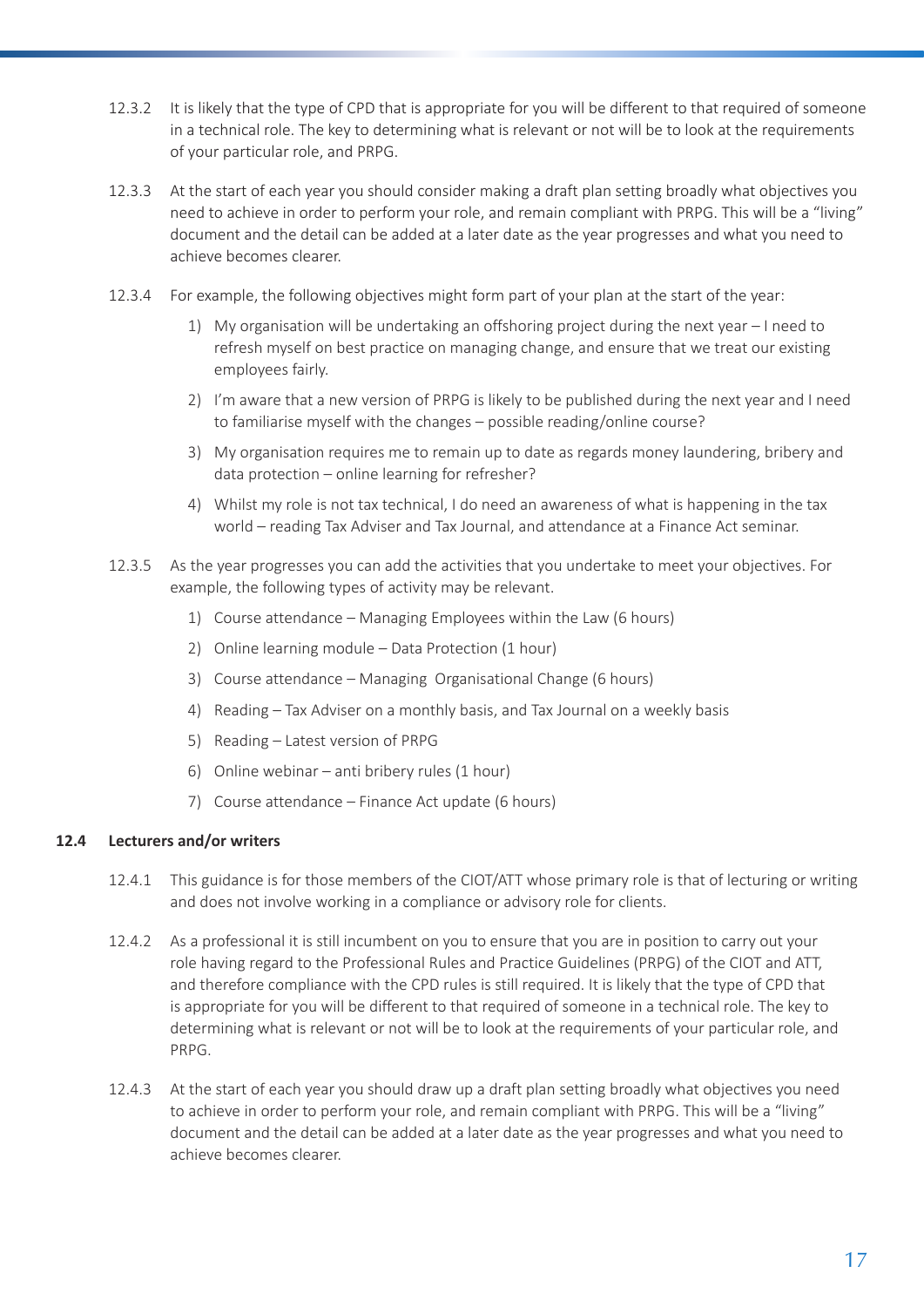- <span id="page-17-0"></span>12.4.4 For example, the following objectives might form part of your plan at the start of the year:
	- 1) There are two new courses that I need to present this year, Capital Gains Tax Reliefs and Inheritance Tax Planning – research required to write the programme and notes, with peer review.
	- 2) I have been commissioned to write a chapter of a reference book for use by practitioners on an area in which I am familiar – research needed to ensure my existing knowledge is up to date and ensuring that I include all of the latest developments.
	- 3) I need to present a number of courses aimed at preparing students for examinations which I have presented previously – review the changes in case law, legislation and practice to ensure the lectures are relevant and up to date. Also ensure that I am up to date with changes to the exam syllabus and any changes to the examination format and structure.
	- 4) I'm aware that a new version of PRPG is likely to be published during the next year and I need to familiarise myself with the changes – possible reading/online course?
- 12.4.5 As the year progresses you can add the activities that you undertake to meet your objectives. For example, the following types of activity may be relevant.
	- 1) Course attendance Finance Act Update (6 hours)
	- 2) Reading Finance Bill/Act and updating relevant lecture notes
	- 3) Online seminar Capital Gains Tax Reliefs (1 hour)
	- 4) Online seminar Inheritance Tax Planning (1 hour)
	- 5) Writing lecture notes on above two topics and delivering lectures (10 hours)
	- 6) Reading Tax Adviser on a monthly basis, and Tax Journal on a weekly basis
	- 7) Reading Latest version of PRPG
	- 8) Evening presentation OMB Joint CIOT/ICAEW programme (1 hour)
	- 9) Reviewing the CIOT prospectus
	- 10) Online webinar anti money laundering (1 hour)

#### **12.5 Public sector staff**

- 12.5.1 This guidance is for those members of the CIOT/ATT whose primary role is working in the public sector e.g. the Treasury, HMRC or other government departments.
- 12.5.2 It is incumbent on you to ensure that you are in a position to carry out your role having regard to technical and professional standards requirements and employer guidance e.g. that of the Civil Service or a Local Authority. The key to determining what is relevant or not will be to look at the requirements of your particular role.
- 12.5.3 At the start of each year you should draw up a draft plan setting broadly what objectives you need to achieve in order to perform your role. This will be a "living" document and the detail can be added at a later date as the year progresses and what you need to achieve becomes clearer.
- 12.5.4 For example, the following objectives might form part of your plan at the start of the year:
	- 1) Technical CPD is required to ensure I can identify new areas of risk where tax may not have been accounted for correctly
	- 2) I'm aware that a new version of PRPG is likely to be published during 2016 and I need to familiarise myself with the changes – possible reading/online course?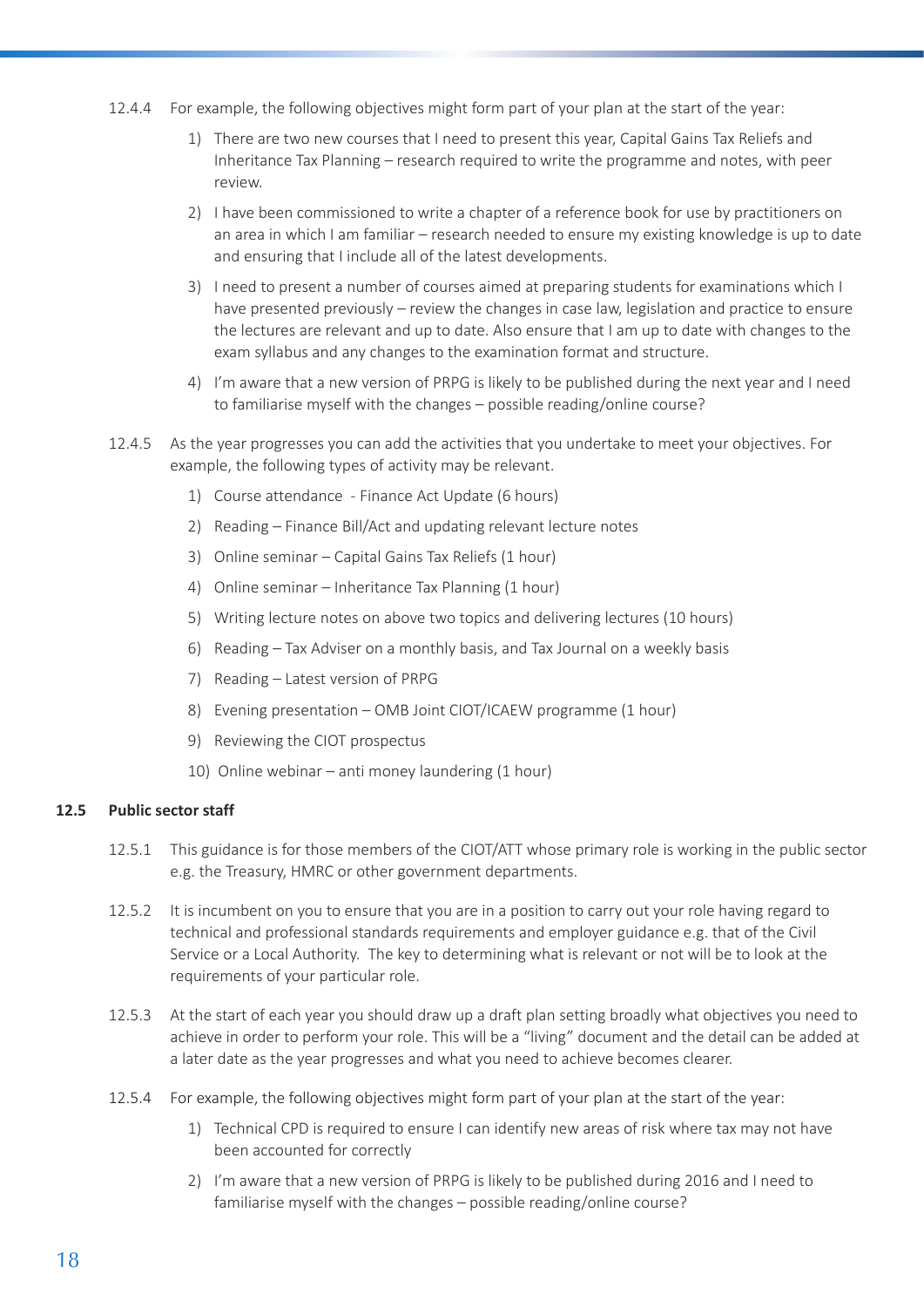- <span id="page-18-0"></span>3) Customer queries mean that I need to continue to maintain CPD in relation to customer service best practice.
- 4) To draft new guidance for the new legislation to be put in place.
- 12.5.5 As the year progresses you can add the activities that you undertake to meet your objectives. For example in the first quarter:
	- 1) Attendance at 2/3 CIOT local branch events (1 ½ hours each)
	- 2) Attendance at specific ad hoc internal tax technical events (2 hours)
	- 3) Attendance at the internally run Conference (5 hours)
	- 4) Attendance at monthly internal technical issues meetings designed to keep staff up to date with recent developments. (1 hour per month)
	- 5) Reading of Tax Adviser Magazine (1 hour weekly)
	- 6) Reading of Tax Technical monthly updates prepared internally and externally (1.5 hours weekly)
	- 7) Reading Latest version of PRPG (2 hours)
	- 8) Online courses and seminars (3 hours)

#### **12.6 Other cases**

#### **12.6.1 A member working in a role which involves no tax in any respect but continues to use the CTA Designation**

- 12.6.1.1 Members who are no longer working in tax but still wish to use the CTA designation may be called upon to substantiate their compliance with the CPD rules.
- 12.6.1.2 The key obligation is to consider whether any CPD is needed to carry out the role, having due regard to the technical and professional standards required. Some members having done so may conclude that a nil return can be filed.
- 12.6.1.3 There are a number of possible variations to this so you need to consider the CPD relevant to your own role

#### **12.6.2 Retired members**

12.6.2.1 Members who have retired from their principal occupation, but still provide taxation advice and support to businesses and members of the public are required to perform CPD appropriate to maintaining their ability to provide those services, given the continuing development of tax law and practice.

#### **12.6.3 Members of other professional bodies, including those in the financial services or legal sectors.**

12.6.3.1 Members of other professional bodies or employers with CPD obligations may find that the CPD they perform meets the requirements of more than one professional body. However, the CIOT's and ATT's focus is taxation, and the scope of their qualifications (including the ADIT) is to equip members to practice and work in this field. In order to meet the CIOT's and ATT's CPD requirements, sufficient regard should be had to taxation topics in undertaking CPD, relevant to the taxation content of the individual's role or scope of practice, notwithstanding the fact that the member may have CPD obligations to other professional bodies or employers.